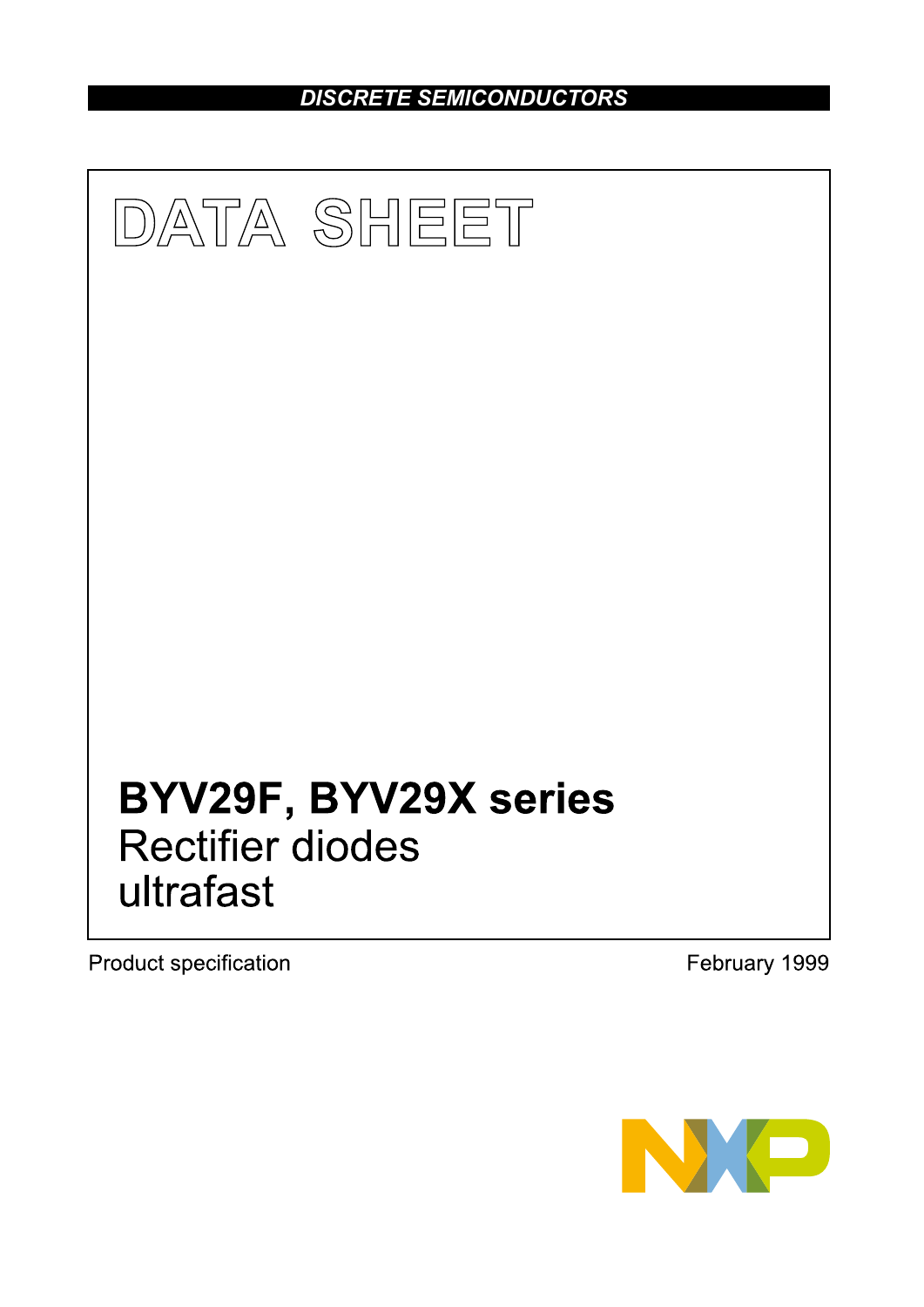# BYV29F, BYV29X series

# **FEATURES**

- Low forward volt drop
- Fast switching
- · Soft recovery characteristic
- High thermal cycling performance
- Isolated mounting tab



# **QUICK REFERENCE DATA**



## **GENERAL DESCRIPTION**

Ultra-fast epitaxial rectifier diodes intended for use in switched mode power supply output rectification, electronic lighting ballasts and high frequency switching circuits in general.

The BYV29F series is supplied in the SOD100 package.<br>The BYV29X series is supplied in the SOD113 package.

## **PINNING**

**PIN** 

 $\mathbf{1}$ 

 $\overline{c}$ 

tab

## **DESCRIPTION**  $\bigcirc$ cas cathode (k) anode (a)

# **SOD100**



# **LIMITING VALUES**

isolated

Limiting values in accordance with the Absolute Maximum System (IEC 134).

| <b>SYMBOL</b>        | <b>PARAMETER</b>                                              | <b>CONDITIONS</b>                                            | MIN. | MAX.                 |                      |                      | <b>UNIT</b> |
|----------------------|---------------------------------------------------------------|--------------------------------------------------------------|------|----------------------|----------------------|----------------------|-------------|
| $V_{RRM}$<br>$V_{R}$ | Peak repetitive reverse voltage<br>Continuous reverse voltage | BYV29F/BYV29X<br>$T_{\text{hs}} \leq 138^{\circ} \text{C}^1$ |      | $-300$<br>300<br>300 | $-400$<br>400<br>400 | $-500$<br>500<br>500 | v           |
| F(AV)                | Average forward current <sup>2</sup>                          | square wave; $\delta = 0.5$ ;<br>$T_{hs} \leq 90$ °C         |      |                      | 9                    |                      | А           |
| $I_{FSM}$            | Non-repetitive peak forward<br>current                        | $= 10$ ms<br>$t = 8.3$ ms<br>sinusoidal; with reapplied      |      |                      | 100<br>110           |                      | Α<br>Α      |
| $I_{\text{stg}}$     | Storage temperature<br>Operating junction temperature         | $V_{\mathsf{RRM}(\mathsf{max})}$                             | -40  |                      | 150<br>150           |                      | °C.<br>C    |

<sup>1</sup>  $T_{hs}$  de-rating for thermal stability.

<sup>2</sup> Neglecting switching and reverse current losses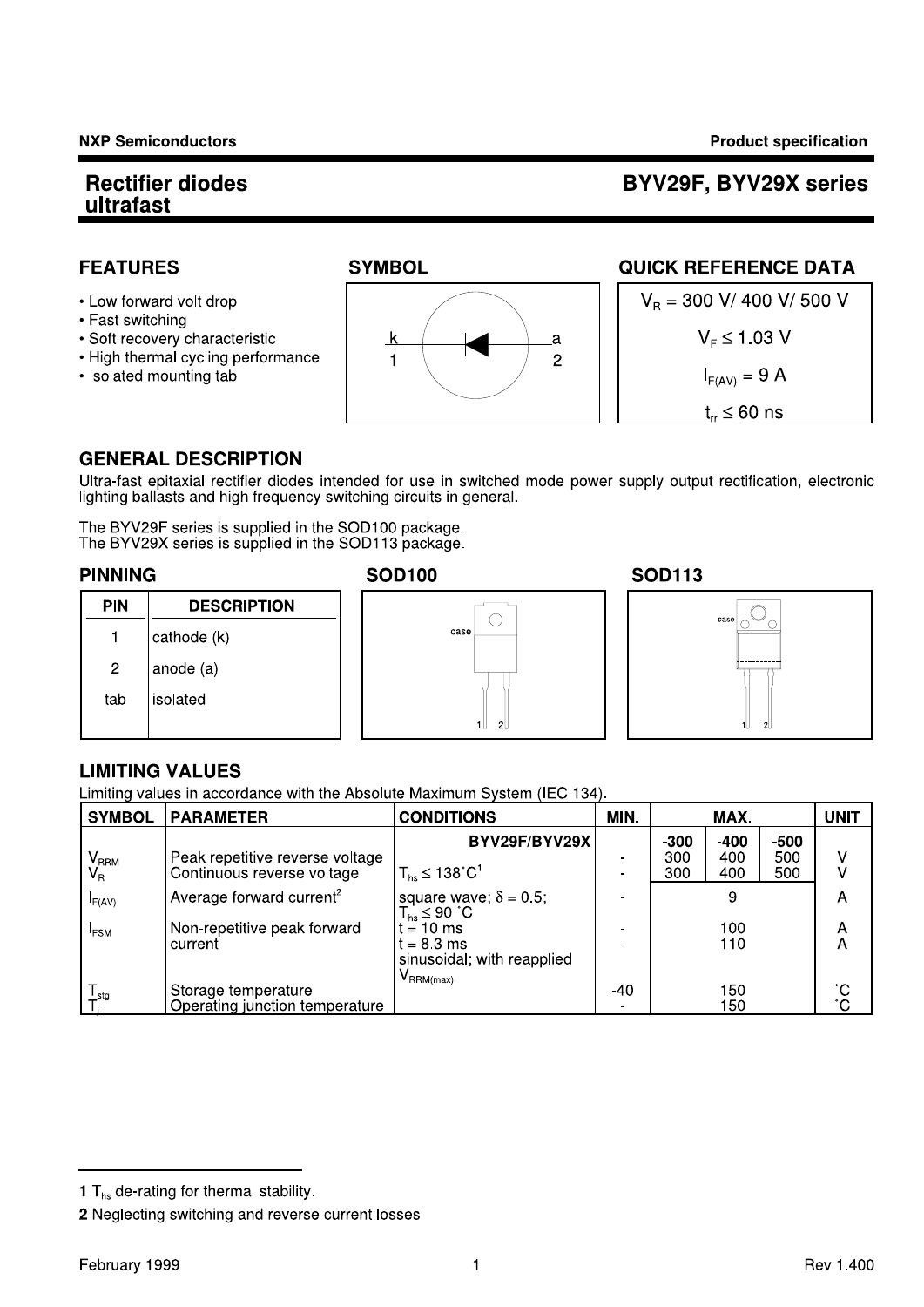# BYV29F, BYV29X series

# **ISOLATION LIMITING VALUE & CHARACTERISTIC**

 $T_{bs}$  = 25 °C unless otherwise specified

|                             | SYMBOL PARAMETER                                                     | <b>CONDITIONS</b>                                                                                                            | MIN. |    | TYP   MAX   UNIT |    |
|-----------------------------|----------------------------------------------------------------------|------------------------------------------------------------------------------------------------------------------------------|------|----|------------------|----|
| $\mathsf{V}_{\mathsf{iso}}$ | Peak isolation voltage from<br>all terminals to external<br>heatsink | SOD100 package; R.H. $\leq$ 65%; clean and<br>dustfree                                                                       |      |    | 1500             | V  |
| $V_{\rm iso}$               | all terminals to external<br>heatsink                                | $R.M.S.$ isolation voltage from $ SOD113$ package; $f = 50-60$ Hz;<br>sinusoidal waveform; R.H. ≤ 65%; clean<br>and dustfree |      |    | 2500             | v  |
| $C_{\mathsf{iso}}$          | Capacitance from pin 2 to<br>external heatsink                       | $f = 1$ MHz                                                                                                                  |      | 10 |                  | pF |

## **THERMAL RESISTANCES**

| <b>SYMBOL</b>                            | <b>PARAMETER</b>                                                                        | <b>CONDITIONS</b>                                                     | MIN. | <b>TYP</b>                          | MAX.           | <b>UNIT</b>       |
|------------------------------------------|-----------------------------------------------------------------------------------------|-----------------------------------------------------------------------|------|-------------------------------------|----------------|-------------------|
| ीth i hs<br>$R_{\mathsf{th}+\mathsf{a}}$ | Thermal resistance junction to<br>heatsink<br>Thermal resistance junction to<br>ambient | with heatsink compound<br>without heatsink compound<br>l in free air. | -    | -<br>$\overline{\phantom{0}}$<br>55 | 55<br>7 ∩<br>- | K/W<br>K/W<br>K/W |

# **ELECTRICAL CHARACTERISTICS**

 $T_i = 25$  °C unless otherwise stated

| <b>SYMBOL</b>    | <b> PARAMETER</b>             | <b>CONDITIONS</b>                                                           | MIN. | TYP. | MAX. | <b>UNIT</b> |
|------------------|-------------------------------|-----------------------------------------------------------------------------|------|------|------|-------------|
| $V_F$            | Forward voltage               | $= 8 A$ ; T <sub>i</sub> = 150 <sup>°</sup> C                               |      | 0.90 | 1.03 |             |
|                  |                               | $IE = 8 A$                                                                  |      | l 05 | 1.25 |             |
|                  |                               | $I_F = 20 A$                                                                |      | -20  | 1.40 |             |
| $I_{\rm R}$      | Reverse current               | $V_R = V_{RRM}$                                                             | ۰    | 2.0  | 50   | μA<br>mA    |
|                  |                               |                                                                             |      | 0.1  | 0.35 |             |
| $Q_{s}$          | Reverse recovery charge       | $V_R = V_{RRM}$ ; T <sub>j</sub> = 100 °C<br>$I_F = 2$ A to $V_R \ge 30$ V; |      | 40   | 60   | nC          |
|                  |                               | $dl_F/dt = 20 \text{ A/}\mu\text{s}$                                        |      |      |      |             |
| $t_{\rm rr}$     | Reverse recovery time         | $I_F = 1$ A to $V_B \ge 30$ V;                                              |      | 50   | 60   | ns          |
|                  |                               | $dl_F/dt = 100$ A/ $\mu$ s                                                  |      |      |      |             |
| $I_{\text{rrm}}$ | Peak reverse recovery current | $I_F = 10$ A to $V_R \ge 30$ V;                                             |      | 4.0  | 55   | A           |
|                  |                               | $dIF/dt = 50 A/µs$ ; T <sub>i</sub> = 100°C                                 |      |      |      |             |
| $V_{\text{fr}}$  | Forward recovery voltage      | $I_F = 10$ A; dl <sub>F</sub> /dt = 10 A/us                                 |      | 25   |      | v           |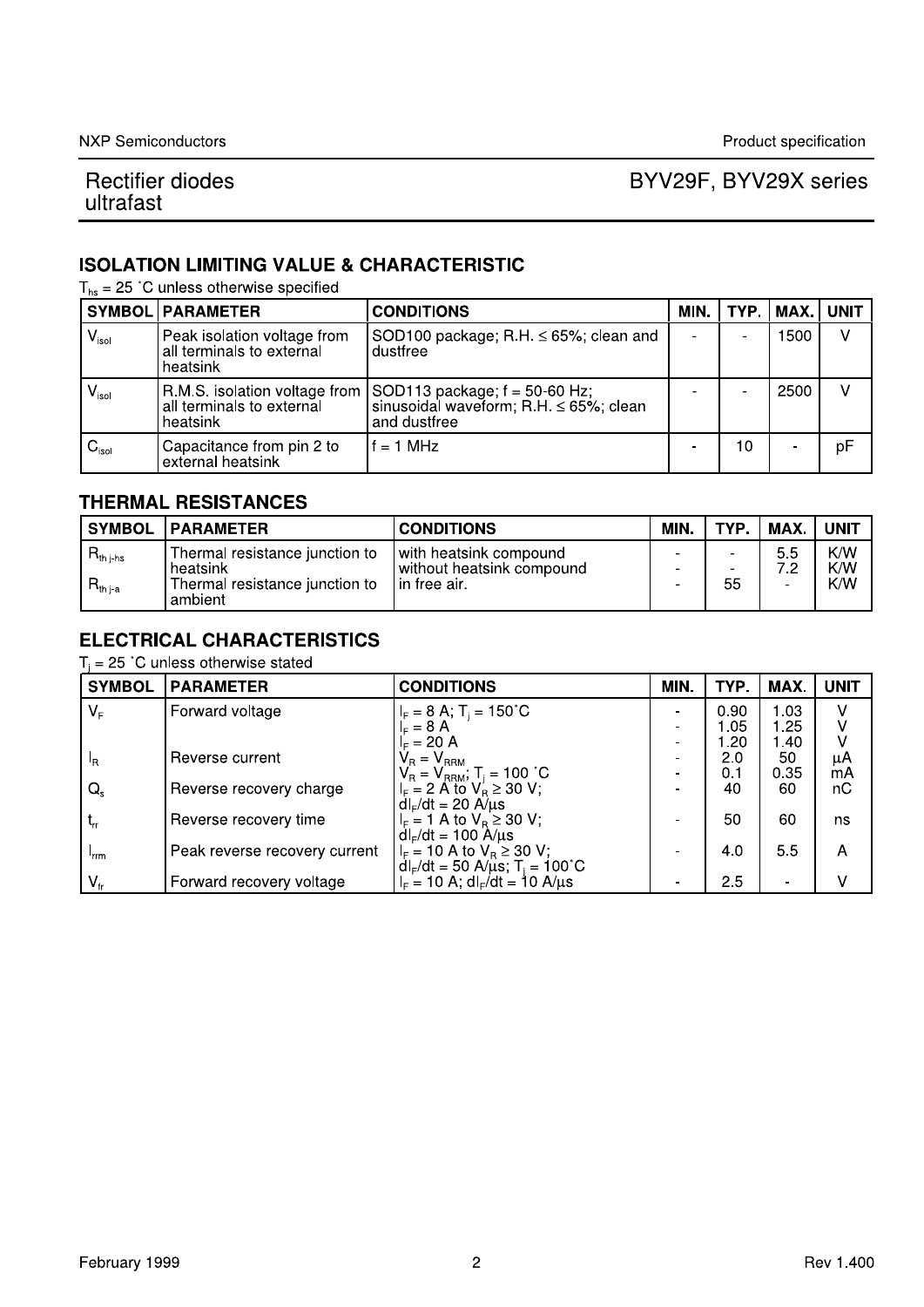BYV29F, BYV29X series

# **Rectifier diodes** ultrafast

#### $\frac{Ths(max) / C}{84}$  $PF/W$  $=$  dl  $12$  $\digamma$  $V_0 = 0.89V$ <br>Rs = 0.019 Oh  $\frac{1}{f}$  $a = 1.57$  $\overline{dt}$  $10$ 95 1.9  $2<sub>2</sub>$ 106  $\mathbf{g}$  $\overline{\mathbf{A}}$ time  $\overline{6}$ 117 128  $\overline{A}$  $\boldsymbol{Q}$ 100%  $10%$ 139  $\overline{c}$  $\frac{1}{R}$  $\frac{1}{r}$ 150  $\mathbf 0$  $4$  IF(AV) / A  $6$  $10$ ่ก  $\mathcal{P}$ 8 Fig.4. Maximum forward dissipation  $P_F = f(I_{F(AV)})$ ;<br>sinusoidal current waveform where  $a = form$ <br>factor =  $I_{F(RMS)}/I_{F(AV)}$ . Fig.1. Definition of  $t_m$ ,  $Q_s$  and  $I_{rm}$  $trr/ns$  $\mathsf{I}_\mathsf{F}$ 1000  $IF=10A$ 100  $\equiv$ 1A $\approx$ time  $V_F$  $10$  $Tj = 25$  C V  $f$ r  $\dot{T}$ j = 100C  $V_F$  $\frac{10}{dF/dt}$  (A/us)  $\frac{1}{100}$ ł time Fig.5. Maximum  $t_r$  at  $T_i = 25^{\circ}$ C and 100°C Fig.2. Definition of  $V_{tr}$ Irrm / A PF/W Ths(max) /  $C$  $10$ 15  $675$  $\frac{V_0}{R_s} = 8.8998$   $\chi$ <sub>hn</sub>  $\overline{\mathbf{0}}$  $\overline{1}$  $10$ 95  $F = 1A$  $0.1$ 5 122.5  $t_{p}$  $t_{p}$  $\overline{D}$  $Tj = 25 C$  $Tj = 100C$ 퀸  $\bar{\rm T}$  $0.01$  $1_{150}$  $0\frac{1}{0}$  $10$ <br>-dlF/dt (A/us) 100  $\overline{10}$  $\overline{5}$  $1\overline{5}$  $IF(AV) / A$ Fig.3. Maximum forward dissipation  $P_F = f(I_{F(AV)})$ ;<br>square wave where  $I_{F(AV)} = I_{F(RMS)} \times \sqrt{D}$ . Fig.6. Maximum  $I_{rm}$  at  $T_i = 25^{\circ}$ C and 100°C.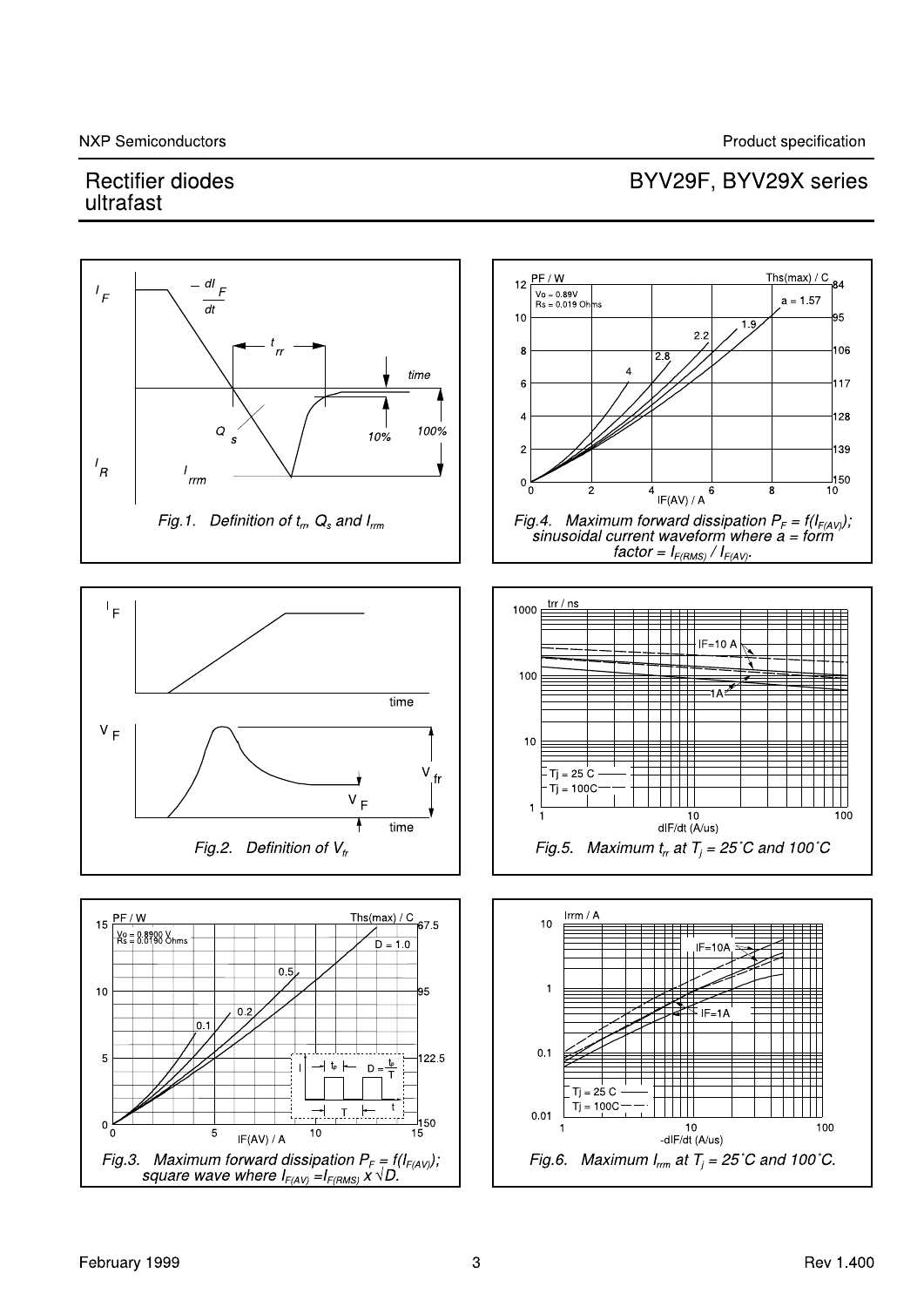Product specification

# **Rectifier diodes** ultrafast

#### Transient thermal impedance, Zth j-hs (K/W)  $10E$ 30 == THI TTIIII TTIII Ш ना  $20$ **THE MANUFACTURE OF THE STATE** TIIII  $0.1$ ma:  $10$  $0.01$  $t<sub>p</sub>$  $\overline{D}$  $0.001$  Lus  $\mathbf 0$  $\frac{1}{100}$  $100<sub>u</sub>$ 10us 1<sub>ms</sub>  $10ms$  $10<sub>s</sub>$  $\dot{0}$  $0.5$  $1.5$  $1s$  $\frac{1}{VF/V}$  $\circ$ pulse width, tp (s) Fig.7. Typical and maximum forward characteristic<br> $I_F = f(V_F)$ ; parameter  $T_j$ Fig.9. Transient thermal impedance  $Z_{th+hs} = f(t_p)$  $Qs/nC$ 1000  $IF = 10$ 100  $10$  $\mathbf 1$  $10$ 10<br>dlF/dt (A/us) 100

# BYV29F, BYV29X series

Fig.8. Maximum  $Q_s$  at  $T_i = 25^{\circ}C$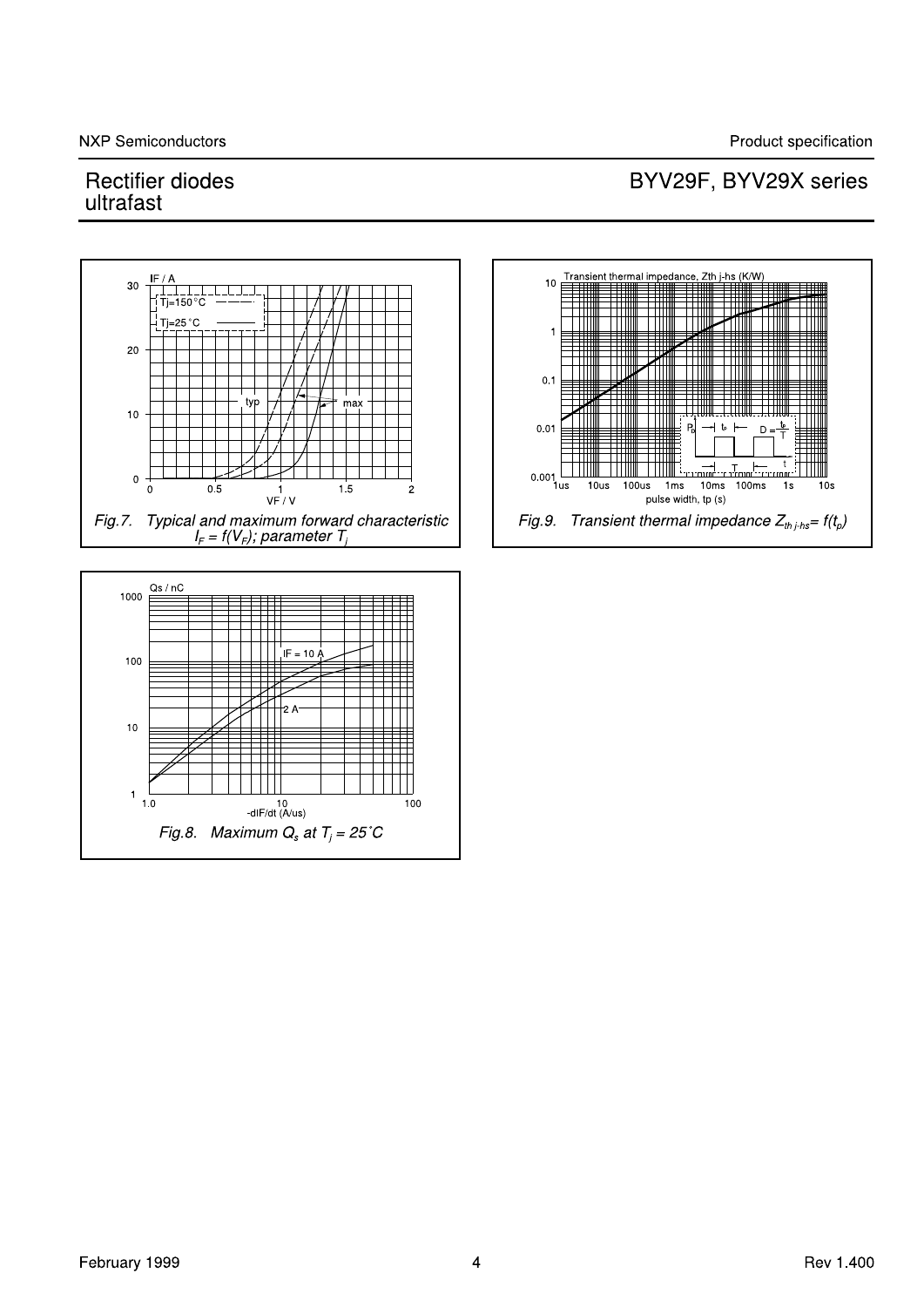# BYV29F, BYV29X series

# **MECHANICAL DATA**





1. Refer to mounting instructions for F-pack envelopes.<br>2. Epoxy meets UL94 V0 at 1/8".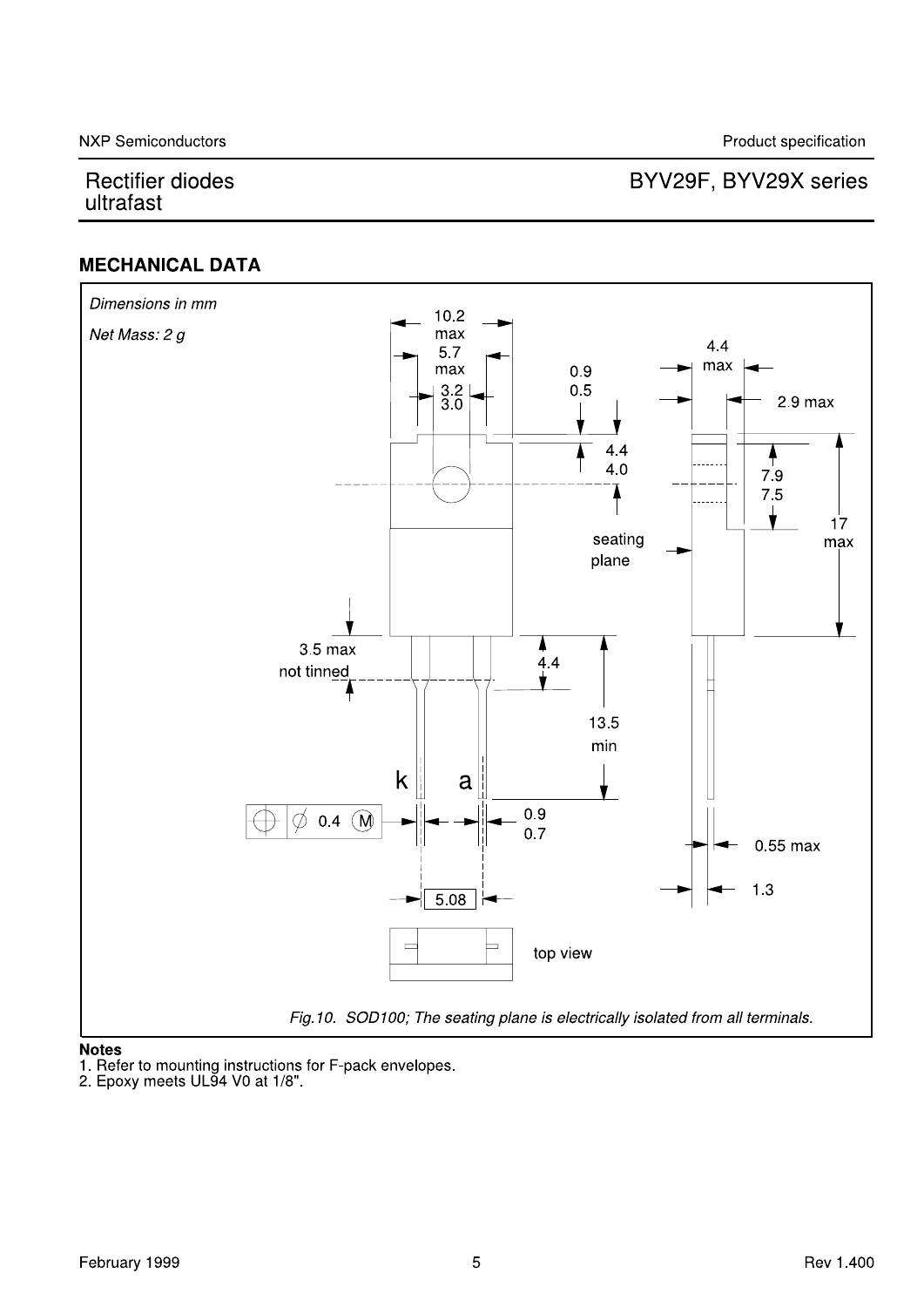# BYV29F, BYV29X series

# **MECHANICAL DATA**



## **Notes**

1. Refer to mounting instructions for F-pack envelopes.<br>2. Epoxy meets UL94 V0 at 1/8".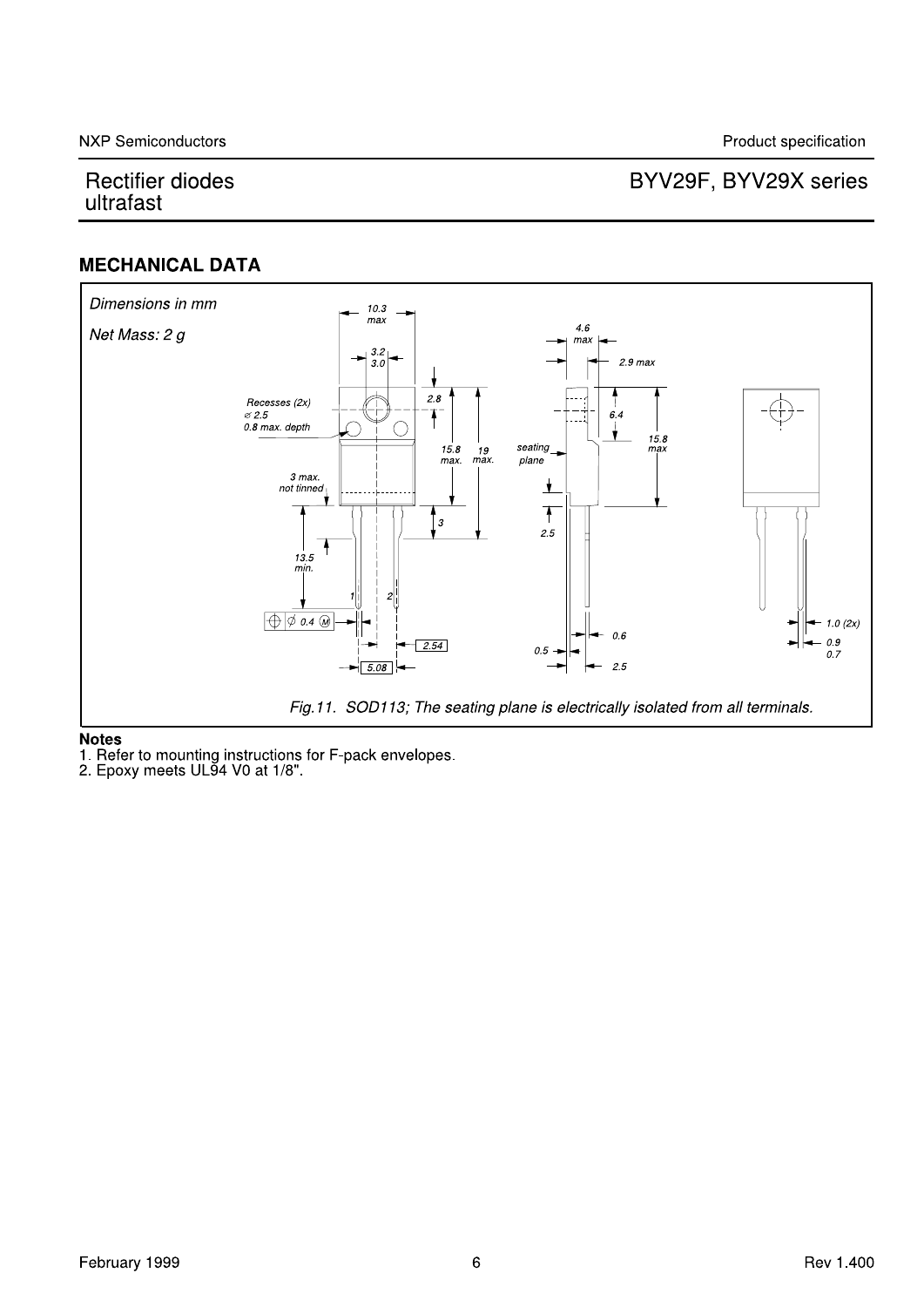# Legal information

## DATA SHEET STATUS

| <b>NXP Semiconductors</b>                                                                                    |               |  |                                                                                                                                                                                                                                       |  |
|--------------------------------------------------------------------------------------------------------------|---------------|--|---------------------------------------------------------------------------------------------------------------------------------------------------------------------------------------------------------------------------------------|--|
| Legal information                                                                                            |               |  |                                                                                                                                                                                                                                       |  |
| <b>DATA SHEET STATUS</b>                                                                                     |               |  |                                                                                                                                                                                                                                       |  |
| <b>PRODUCT</b><br><b>DOCUMENT</b><br>STATUS <sup>(1)</sup><br>STATUS <sup>(2)</sup>                          |               |  | <b>DEFINITION</b>                                                                                                                                                                                                                     |  |
| Objective data sheet                                                                                         | Development   |  | This document contains data from the objective specification for product<br>development.                                                                                                                                              |  |
| Preliminary data sheet                                                                                       | Qualification |  | This document contains data from the preliminary specification.                                                                                                                                                                       |  |
| Product data sheet                                                                                           | Production    |  | This document contains the product specification.                                                                                                                                                                                     |  |
| <b>Notes</b>                                                                                                 |               |  |                                                                                                                                                                                                                                       |  |
|                                                                                                              |               |  | 1. Please consult the most recently issued document before initiating or completing a design.                                                                                                                                         |  |
| URL http://www.nxp.com.                                                                                      |               |  | 2. The product status of device(s) described in this document may have changed since this document was published<br>and may differ in case of multiple devices. The latest product status information is available on the Internet at |  |
| <b>DEFINITIONS</b>                                                                                           |               |  | Right to make changes - NXP Semiconductors                                                                                                                                                                                            |  |
| <b>Product specification</b> - The information and data<br>provided in a Product data sheet shall define the |               |  | reserves the right to make changes to information<br>published in this document, including without limitation                                                                                                                         |  |

## Notes

- 
- and may differ in case of multiple devices. The latest product status information is available on the Internet at

## **DEFINITIONS**

Product specification - The information and data provided in a Product data sheet shall define the specification of the product as agreed between NXP Semiconductors and its customer, unless NXP Semiconductors and customer have explicitly agreed otherwise in writing. In no event however, shall an agreement be valid in which the NXP Semiconductors product is deemed to offer functions and qualities beyond those described in the Product data sheet.

## DISCLAIMERS

Limited warranty and liability - Information in this document is believed to be accurate and reliable. However, NXP Semiconductors does not give any representations or warranties, expressed or implied, as to the accuracy or completeness of such information and shall have no liability for the consequences of use of such information.

In no event shall NXP Semiconductors be liable for any indirect, incidental, punitive, special or consequential damages (including - without limitation - lost profits, lost savings, business interruption, costs related to the removal or replacement of any products or rework charges) whether or not such damages are based on tort (including negligence), warranty, breach of contract or any other legal theory.

Notwithstanding any damages that customer might incur for any reason whatsoever, NXP Semiconductors' aggregate and cumulative liability towards customer for the products described herein shall be limited in accordance with the Terms and conditions of commercial sale of NXP Semiconductors.

Right to make changes - NXP Semiconductors reserves the right to make changes to information published in this document, including without limitation specifications and product descriptions, at any time and without notice. This document supersedes and replaces all information supplied prior to the publication hereof.

Suitability for use - NXP Semiconductors products are not designed, authorized or warranted to be suitable for use in life support, life-critical or safety-critical systems or equipment, nor in applications where failure or malfunction of an NXP Semiconductors product can reasonably be expected to result in personal injury, death or severe property or environmental damage. NXP Semiconductors accepts no liability for inclusion and/or use of NXP Semiconductors products in such equipment or applications and therefore such inclusion and/or use is at the customer's own risk.

Applications – Applications that are described herein for any of these products are for illustrative purposes only. NXP Semiconductors makes no representation or warranty that such applications will be suitable for the specified use without further testing or modification.

Customers are responsible for the design and operation of their applications and products using NXP Semiconductors products, and NXP Semiconductors accepts no liability for any assistance with applications or customer product design. It is customer's sole responsibility to determine whether the NXP Semiconductors product is suitable and fit for the customer's applications and products planned, as well as for the planned application and use of customer's third party customer(s). Customers should provide appropriate design and operating safeguards to minimize the risks associated with their applications and products.